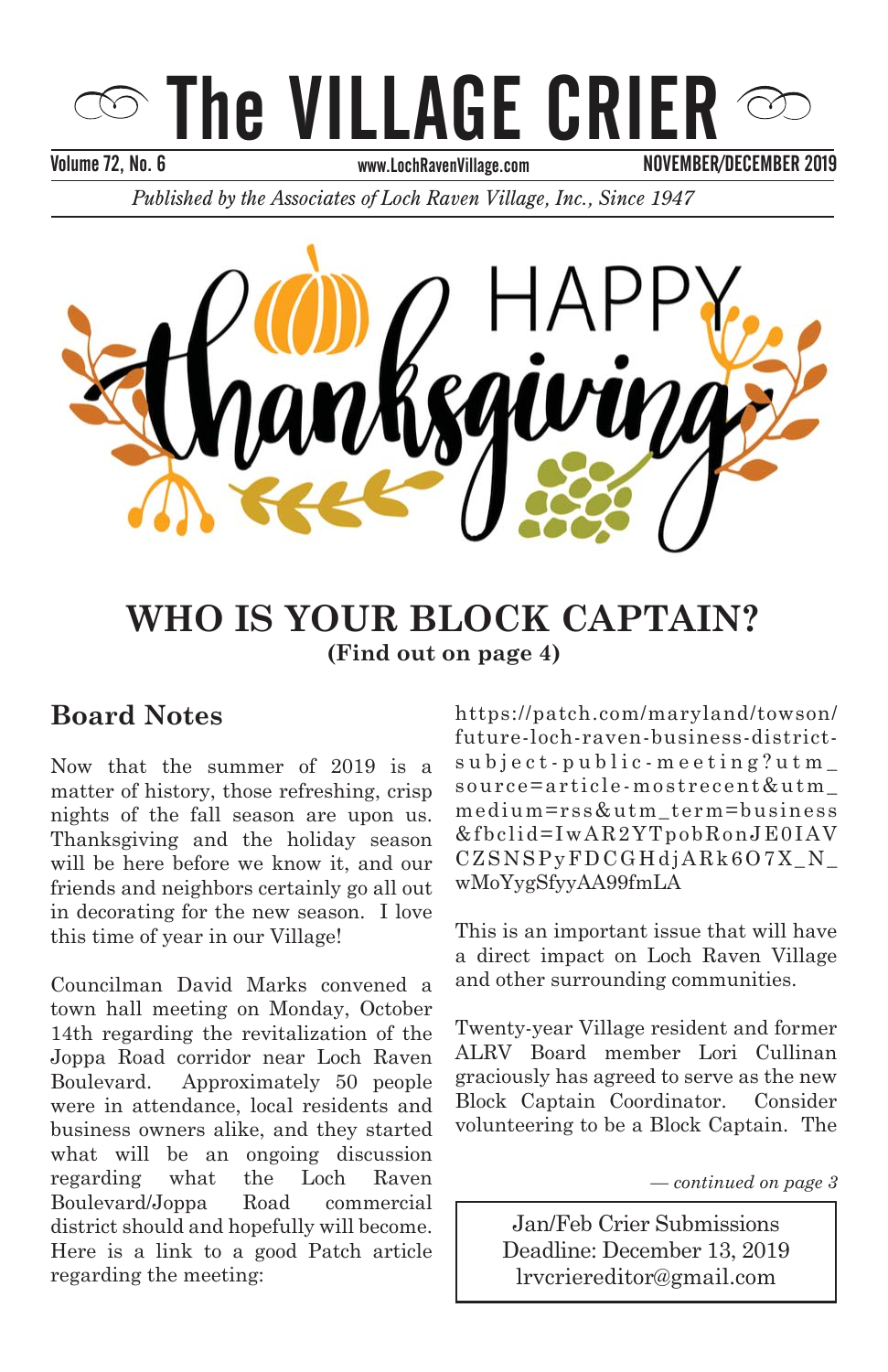#### **EXECUTIVE COMMITTEE**

*President* – Peter Moulder pmoulder49@gmail.com *Vice-President* – Nick Linehan lochravenvillagegreen@gmail.com *Treasurer* – Leslea Knauff lesleak@aol.com *Secretary* – Susan Redpath sredpath402@comcast.net

#### **BOARD MEMBERS**

**Colleen Carr** mayercm06@yahoo.com **John Fiastro** icfiastro@hotmail.com **Jason Garber** lrvcommittee@gmail.com **Gary Herwig** garysherwig@hotmail.com **Bruce Knauff** 410-823-0648 **Derek Krueger** DKrue09@gmail.com **Antoinette O'Donnell** odonnell.lrv@outlook.com **Sue O'Neill** sueannoneill01@gmail.com **Kate Walkinshaw** snairwell@hotmail.com

#### **COMMITTEES -** *It takes a Village!*

*Architectural Review/Building Restrictions Committee –* Leslea Knauff, Nick Linehan, Gary Herwig *Block Captains –* Open *Block Party Grants –* Antoinette O'Donnell *Citizens on Patrol –* John Kelly LRVillageCOP@aol.com *Community Events –* Susan Redpath, Antoinette O'Donnell *Gardens –* Nick Linehan *Marketing –* Kate Walkinshaw *Membership –* Peter Moulder, Susan Redpath *Real Estate –* Leslea Knauff *Planning/Zoning Development –* Nick Linehan, Peter Moulder *Welcome –* Sue O'Neil *School Liason –* Colleen Carr

*LRV Website –* snairwell@hotmail.com *LRV Facebook* – odonnell.lrv@outlook.com

*The Village Crier*  **Editor** *–* Mary Noy lrvcriereditor@gmail.com **Layout & Printing** *–* Strategic Factory **Advertising** *–* lrvcrierads@gmail.com **Distribution** *–* Lois Herty loisherty@msn.com

#### **CONTACTS**

*Baltimore County Code Enforcement – 410-887-3351 District 5 County Councilman – David Marks 410-887-3384 council5@baltimorecountymd.gov District 6 County Councilwoman – Cathy Bevins 410-887-3388 council6@baltimorecountymd.gov*  County Executive's Office Contact-*District 6: Brad Kroner, 410-887-0954 d6outreach@baltimorecountymd.gov Pet Locator – Darrell Krushensky 410-823-6330 Police – 911 or 410-887-2222*   $Sixth$  *Precinct Significant Event Information – baltimorecountymd. gov/Agencies/police/pc06 Solid Waste Management – 410-887-2000 Towson University* 

*(off-campus resident complaints) Richard Goldschein at 410-704-2057*



## **ALRV MEETINGS**

**Meetings are held on the second Wednesday of each month** 7:00pm, **Loch Raven Center** 1801 Glen Keith Boulevard, Room 102

*unless otherwise noted in events calendar; no meeting in August*

Residents are encouraged to attend, and to help in our ongoing work "to protect, maintain, and enhance the property values of Loch Raven Village homes, and the quality of life of Loch Raven Village residents."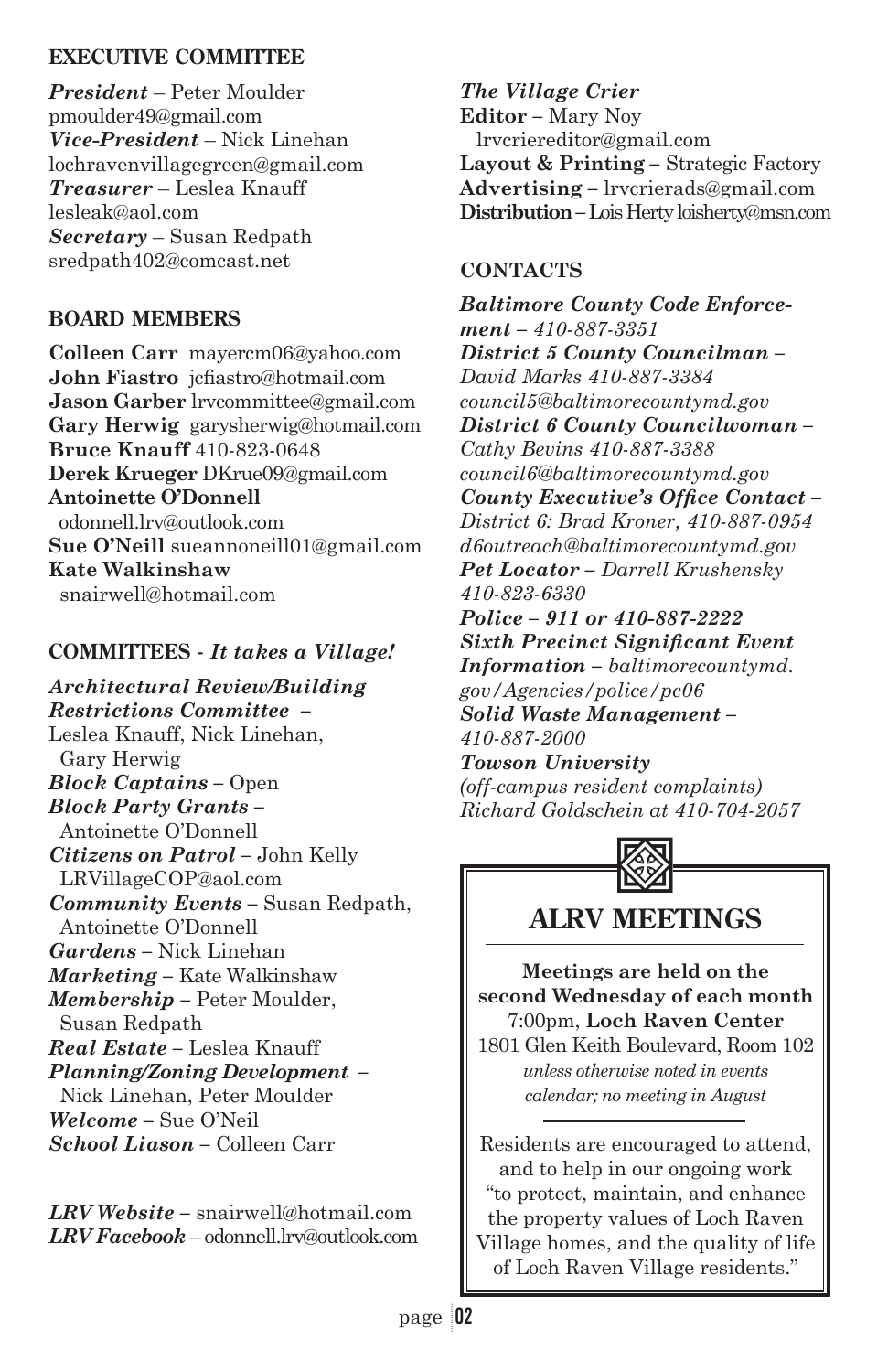#### *— continued from page 1*

time commitment is minimal, and it is important to know that Block Captains are not facilitators of disputes among neighbors, law enforcement personnel or vigilantes, or enforcers of County Code or the community's covenants. There are approximately 1,500 homes in Loch Raven Village, and it is Lori's hope that "Block Captains…facilitate communication and help to make this large neighborhood feel like a smaller community."

A few other miscellaneous items of import:

- As most of you are aware, the spring Dumpster Day had to be cancelled this year because Baltimore County lacked sufficient funding to provide the Dumpsters. The good news is that a fall Dumpster Day took place on Saturday, November 2nd. Dumpster Day is but one of the many successful events supported and/or sponsored by the ALRV and truly is one of the many unique benefits of living in Loch Raven Village.
- The Associates of Loch Raven Village (ALRV) voted at the time of its October 9th meeting to direct available funding toward the upkeep and maintenance of the gardens on Putty Hill Avenue between Goucher Boulevard and La Salle Road.
- New banners now have been hung throughout Loch Raven Village. Be sure to check them out; they really add a touch of charm to our Village.
- Sometime before the summer of 2020, Towson Place, the area that includes Target and Weis near Calvert Hall, will be installing the infrastructure for a system to limit shopping carts from being taken off the premises.

Many thanks to long-time Village resident and returning ALRV Board member Gretchen Sarkin for her years of tireless efforts regarding this issue.

These Notes address only a few of the many issues to which the ALRV currently directs its attention. The best way to stay informed is to come to a meeting and maybe consider offering a bit of your time and talent for the betterment of Loch Raven Village. Unless otherwise published in the Village Crier and/or on the Associates' official website, http:// www.lochravenvillage.com/, the Board of Directors of the ALRV meets on the second Wednesday of each month at 7:00 p.m. in Room #102 of the Loch Raven Center – i.e., the former Loch Raven Elementary School – located at 1801 Glen Keith Boulevard. It takes a Village.

Enjoy the coming holiday season, and look for the next Board Notes sometime in December.

Respectfully submitted,

Gary S. Herwig

## **Congrats!**

The following homes won the fall LRV decorating contest and will receive gift cards from the ALRV. Well done, neighbors!

8150 Pleasant Plains Rd. 1604 Feldbrook Rd. 1842 Edgewood Rd. 1725 Glen Keith Blvd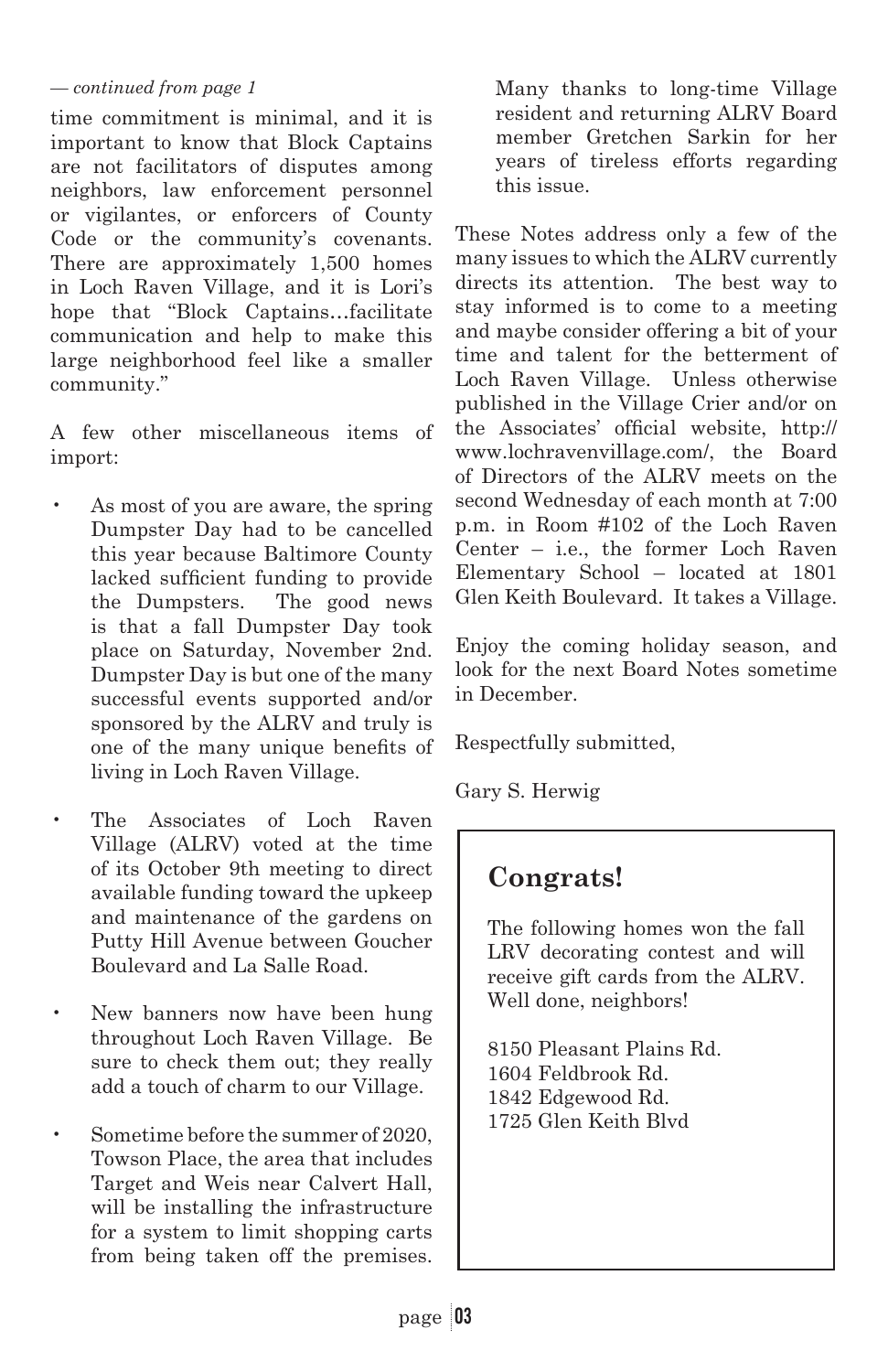## **LRV Block Captains**

Thank you to all of those who have volunteered to be block captains. Our vision for the role of block captain is someone who can help facilitate communication between residents and the ALRV, welcome new neighbors, and help create a sense of community in our Village. Here are the current block captains:

Aberdeen - Jack Tischinger ptischin@verizon.net Barksdale - Maddy Moore barksdaleblockcaptain@gmail.com Clyde Bank - Leah Thompson clydebankblockcaptain@gmail.com Cottage - Darrell Kruschensky krushen@cavtel.net Dellsway - Richard Brown brown7@comcast.net Deveron - Ad & Anita Randall randallmadteam@gmail.com. Doxbury - Elise & Will Bruner doxburyblockcaptain@gmail.com Drumwood - Megan Nelson drumwoodblockcaptain@gmail.com Edgewood (odd) - Doug Brady - 410-665-6488 Edgewood (even) - Mary Reinhardt - **TBA** Feldbrook - Barbara Cardin – bcardin@comcast.net Glen Gary - Beth Gibbs glengaryblockcaptain@gmail.com Glen Keith (east) - Andrea Matz andrea.m.matz@gmail.com Glen Keith (west) - Avery Harden avery.harden@gmail.com Glen Ridge - Kimberly Ford glenridgeblockcaptain@gmail.com Greenway - OPEN Joppa Road - Corinne Ratliff cratliff73@gmail.com Kennoway - Pat Keller kennowayblockcaptain@gmail.com

Kirkwall - OPEN LaSalle - Traci Malstrom lasalleblockcaptain@gmail.com Loch Ness - OPEN

Loch Raven (east) - OPEN

Loch Raven (west) - Denise Butler lochravenwestblockcaptain@gmail.com Loch Shiel - Chris Dring cdring@comcast.net Mussula - Lois Herty - Loisherty@msn.com Myamby - Diane Davenport myambyblockcaptain@gmail.com Pleasant Plains (north, Cottage to Joppa) - OPEN Pleasant Plains (south, Giant to Cottage) - OPEN Putty Hill (east, PPlains to Drumwood) - Sharon Fisher puttyhilleastblockcaptain@gmail.com Putty Hill (west, Drumwood to Shopping Center) – OPEN

Please feel free to contact Lori Cullinan, Block Captain Coordinator, at lrvblockcaptain@gmail.com with any inquiries.

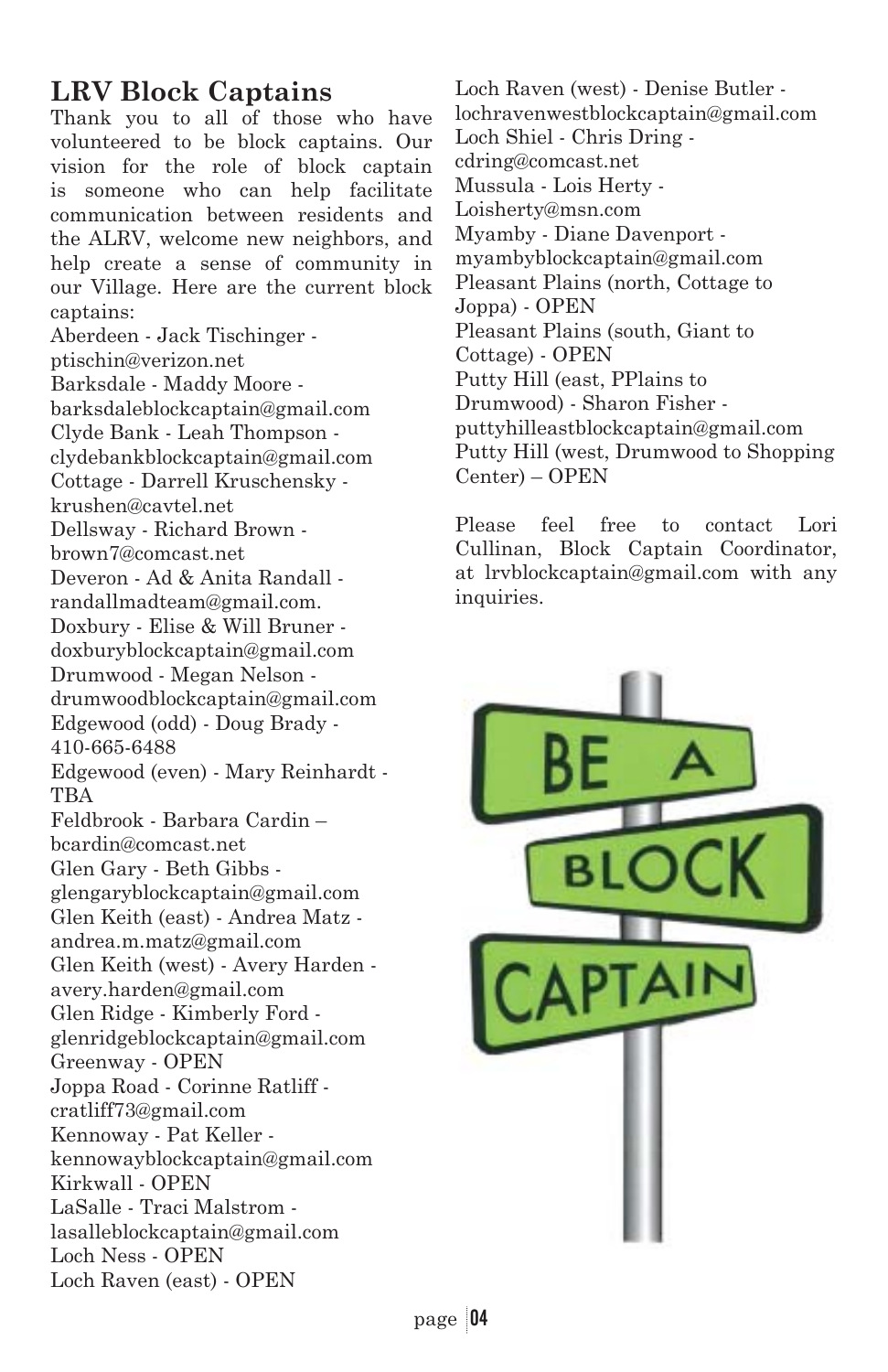## **SCHOOL NEWS**

#### **Pleasant Plains Elementary**



*Pleasant Plains Principal Joyce Albert poses with students and the Loyola Greyhound at the Fall Fun Fest event on October 5th. Students, families, and neighbors enjoyed fun activities, food trucks, music, and demonstrations at this PTA sponsored event. Thank you to all who made this great day possible!*

#### **Loch Raven Academy**

The National Association of State Boards of Education has named Michelle St. Pierre, a social studies department chair and magnet coordinator at Loch Raven Technical Academy, one of its four national Civic Engagement Champions for her work promoting civics education and active citizenship. St. Pierre and the other three honorees will be recognized during an awards ceremony on Friday, October 18, at NASBE's Annual Conference in Omaha, NE, and will each receive a \$5,000 cash award provided by the Frank Islam Institute for 21st Century Citizenship. They will also participate in a session on civics education during the conference.

The LRTA PTSA is sponsoring a Fall Bazaar & Craft Fair on Saturday, December 7 from 11 a.m. to 5 p.m. in the school cafeteria. Come join us, start your holiday shopping, and grab something to eat! There is still vendor space available. Email ptsa.lrta@gmail.com for more information.

LRTA is looking for adult community members who are interested in mentoring middle school students. Please contact Ms. DeShields at LRTA, 443-809-5655, if you are interested.

#### **Immaculate Heart of Mary**

IHM Drama Club presents: Long, long ago, in a theater near you, there was a saga that thrilled generations of moviegoers - but then the dark time came, and the prequels depressed the galaxy. Now a brave band of heroes on a quest to make new Star Stars movies must battle the sinister First Chapter, and the only ones who can help are the heroes of the original trilogy. A loving, loopy parody of fandom and a certain space adventure. IHM Theatre presents- *Star Stars: The Franchise Awakes* by Dean O'Carroll November 22nd and 23rd: 7pm Tickets available at the door for \$7.00

IHM Breakfast with Santa Save the date! December 7 8:30 a.m. Join IHM for a filling breakfast and have a chance to meet Mr. Claus himself! Vendors, games, and much more! Email ihmfathersclub@verizon.net for more information.

#### **Calvert Hall**

*Turkey Bowl 100 - The Storied Rivalry* written by Nelson Coffin '66 is now available in the Calvert Hall Cardinal Shop! Be sure to stop by or order your copy online today. http://bit.ly/ TurkeyBowl100Book Tickets are now on sale in the Calvert Hall Cardinal Shop. Tickets are \$10 and the game will played on Thanksgiving Day at Towson University at 10:00 a.m.

Largest Gift Made to Calvert Hall La Salle Program: Calvert Hall is pleased to announce the establishment of a new scholarship to support the La Salle Program. Dale McArdle and Marilynn Duker have committed \$625,000 to support tuition assistance for up to four students in the La Salle Program. To date, this is the largest gift made to the La Salle Program.

Most Admired CEO: Calvert Hall is pleased to share Calvert Hall President, Br. John Kane, FSC, Ed.D. has been named one of the Most Admired CEOs by The Daily Record. The Daily Record has recognized 31 leaders as their 2019 most admired CEOs.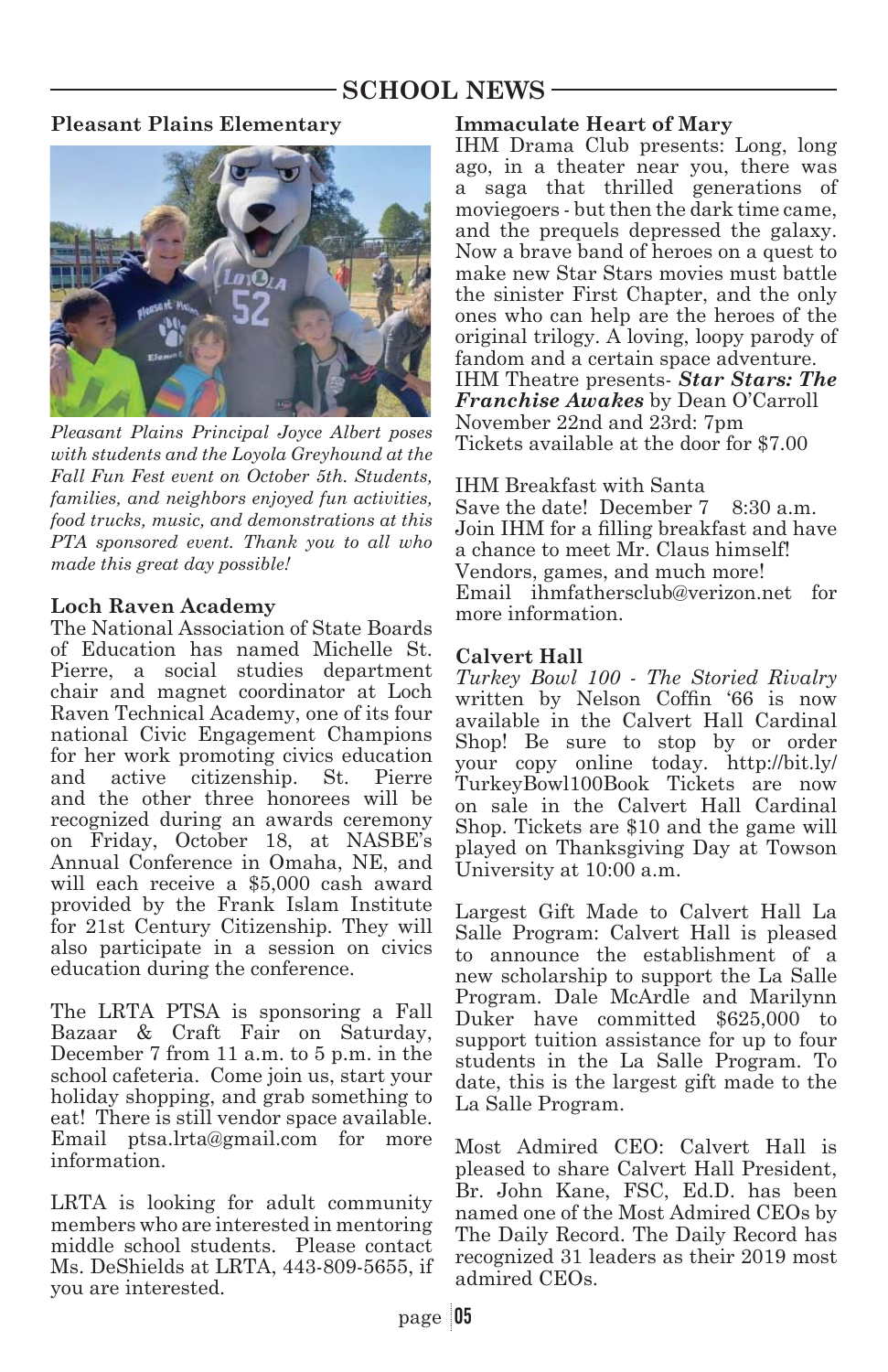## *Leslea S. Knauff, Realtor® Senior Real Estate Specialist® RESE® Certified Staging Professional*

# *UP or DOWN-sizing?*<br>FREE staging help



for your LRV home!

nearly 900 websites! *FREE* exposure on Coldwell Banker's partner network of

*410-627-2441 (cell) 410-252-2111 (office) 22 W. Padonia Road– Suite A100 Timonium MD 21093* 





**RESIDENTIAL BROKERAGE** Not intended to solicit currently listed property. Operated by a subsidiary of NRT LLC.



## *AMERICAN MUAY THAI*



MARTIAL ARTS SCHOOL BOXING • KICKBOXING • MUAY THAI 7214 Harford Road | Parkville, Maryland *(443) 474-7020 www.americanmuaythai.com* AMT offers the following classes: • Fundamental Kickboxing • All Level Kickboxing

¤ ¤ • Youth Kickboxing • Private Sessions *Sign Up For 5 FREE TRIAL CLASSES TODAY AT www.myamericanmuaythai.com/free-trial-registration*



## CREATING YOUR MASTERPIECE.

From creative design to a targeted mailing list and clever promotional items to oversized, hard-to-miss posters, we'll help you checkmate your competition!

- Branding
- **Marketing**
- Communications
- Print
- **Signage**
- Digital/Web

410.427.0190 www.strategicfactory.com

## I'd like to introduce myself.

Stop by my new office for a free insurance quote and to find out how Allstate can help protect you.



**Jim Craig** 410-377-6100 6609 York Road Towson, MD 21212 jimcraig1@allstate.com



202251

Subject to terms, conditions and availability. © 2011 Allstate Insurance Co.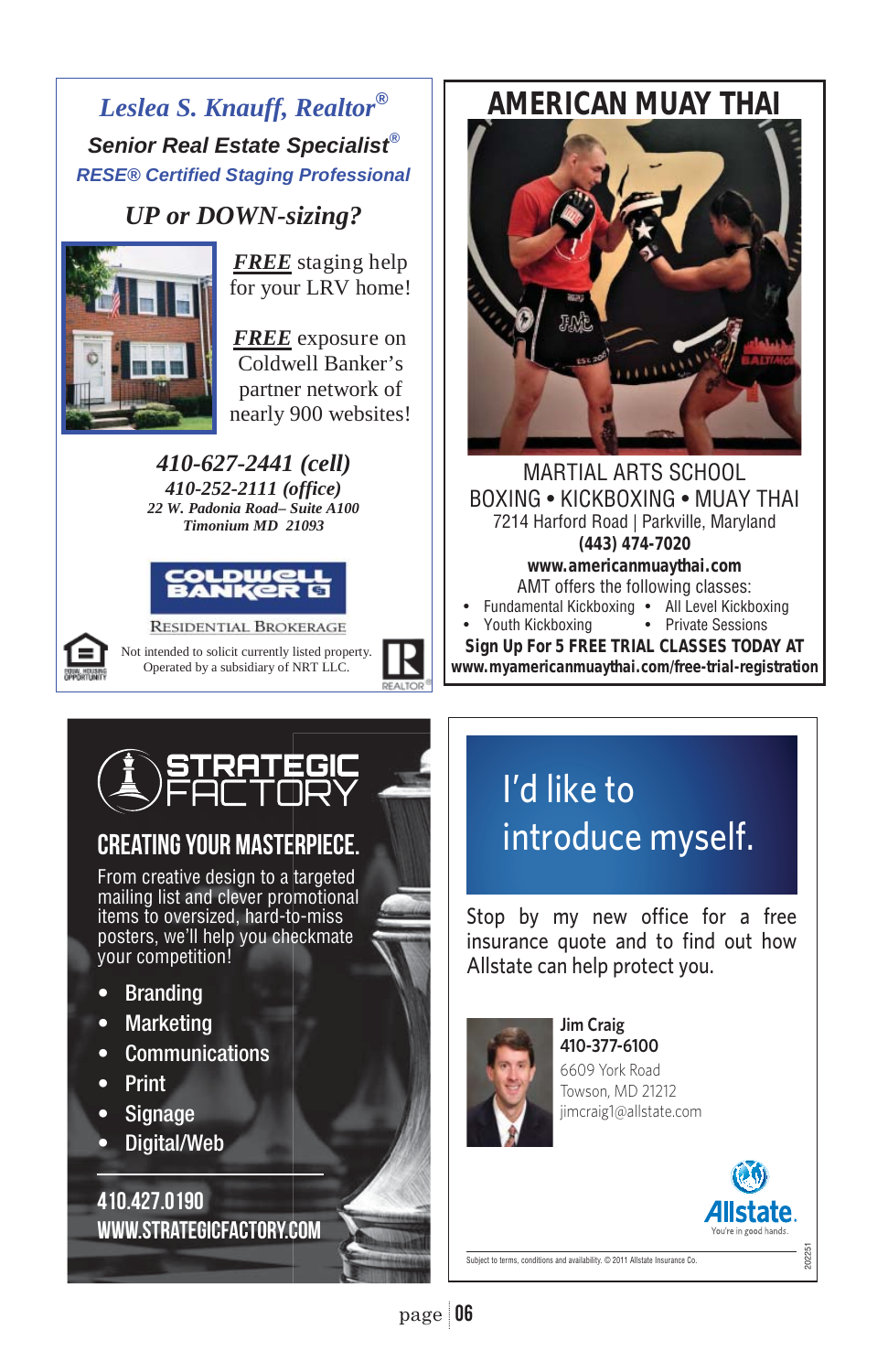## **Holiday Decorating Contest**

It's time once again for the annual Loch Raven Village Decorating contest! Residents are encouraged to decorate and light up the exterior of their homes and help transform our neighborhood into a Winter Wonderland! Whether your style is homespun or electric sparkle, join in the fun and spirit of the holidays and help light up this darkest time of the year. Our judges will be circulating the neighborhood between December 22-31. Gift cards from the ALRV will be awarded (as well as bragging rights)! For announcements and photos of winners, please visit www. facebook.com/LochRavenVillage.com.

Good luck!

## **Christmas Tree Collection in January 2020**

According to the Trash and Recycling Collection schedule, collection of Christmas trees varies from place to place. Therefore, residents must place their trees out by the end of the first week of January 2020. Trees may not be collected on your regular trash or recycling day. See the dotted lines on your January 2020 schedule for guidance. Leave the trees out until collection occurs. Tree only: no lights, tinsel, decorations or stands. Place the tree at the same location where your trash and recycling are usually placed. Past schedules show the dotted lines occurring during the 3rd week of January. In 2020, that would be the week of January 12, 2020 (not guaranteed).

## **Happy Hanukkah!**

The Festival of Lights begins this year at sundown on December 22 and ends at sundown on December 30. Wishing you a happy and peaceful Hanukkah season!





*There's a new free little library in town! Homeowners Dave and Carol Erhardt have created this little library outside of 8528 Drumwood Rd. for Village residents of all ages to enjoy.*  There are children's books and adult non-fic*tion and fiction titles to peruse. Take a Book -- Leave a Book...and enjoy!*

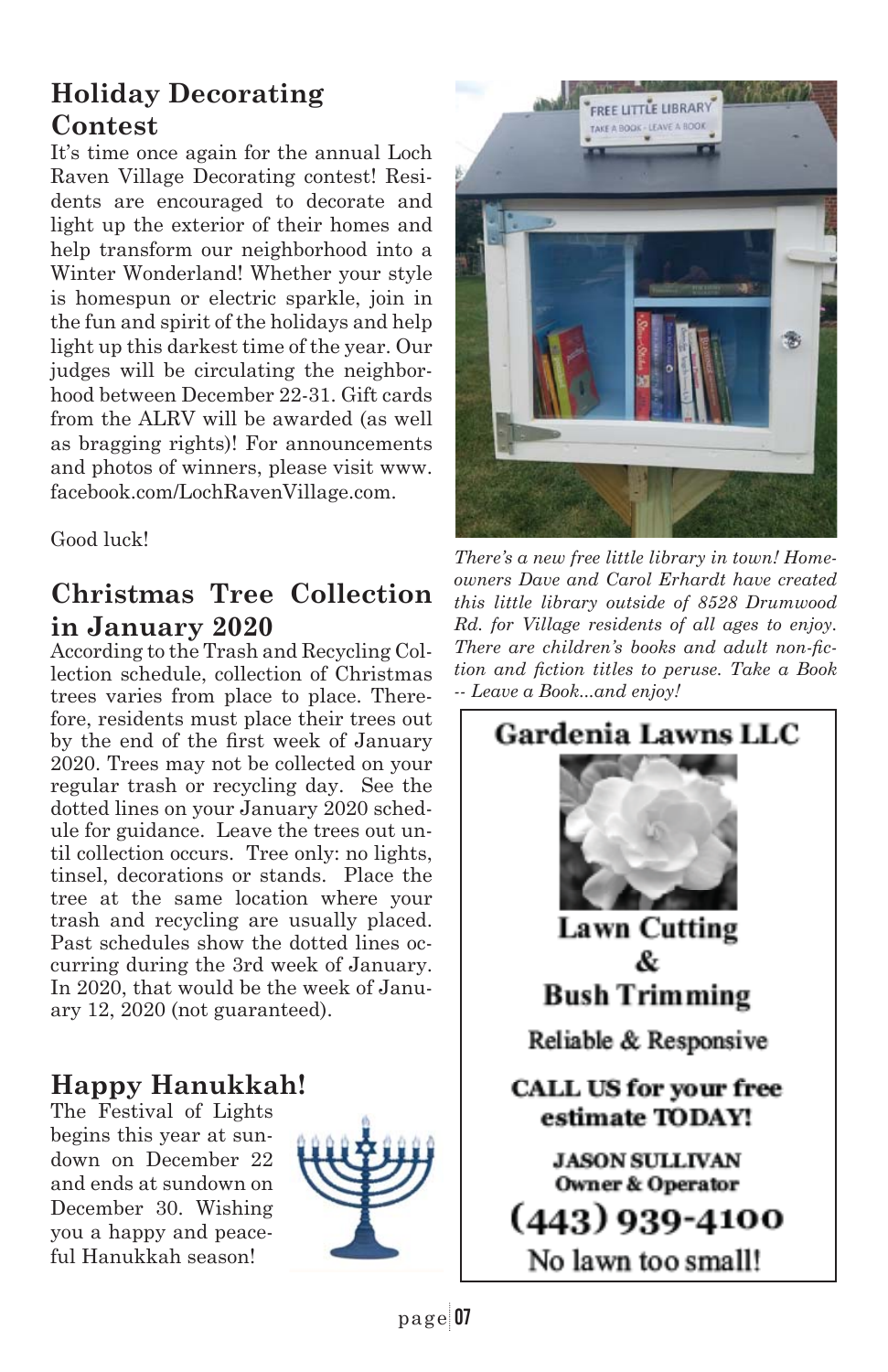

*Share your news with the Village Crier – welcome a new neighbor, wish someone a happy birthday, announce the birth of a child! Over the Fence is your opportunity to tell others what is going on in your part of the Village. Email lrvcriereditor@gmail.com.*

Happy Birthday to **Grace Brune** of Cottage Lane (December 2nd) and **Gina Tassone** of Pleasant Plains (December 15th)!! XOXO

Belated Birthday greetings to **Zach** and **Renee Brown** of Pleasant Plains. They celebrated birthdays on October 7th and October 11th respectively. (It was

a big one for Renee!) **Gary Smith** (also of Pleasant Plains) and also celebrating a milestone on November 5th. Our son **Christian** turns 25 on December 9th and our son **James** would have turned 28 on November 11th. **Miles Willard** of Kirkwall Court turns 21 on December 19th.



"Darling don't worry! We still have time to pay our ALRV dues. I'll go onto PayPal tonight or mail a check tomorrow. Then we can rest easy knowing we are helping to maintain our wonderful neighborhood!"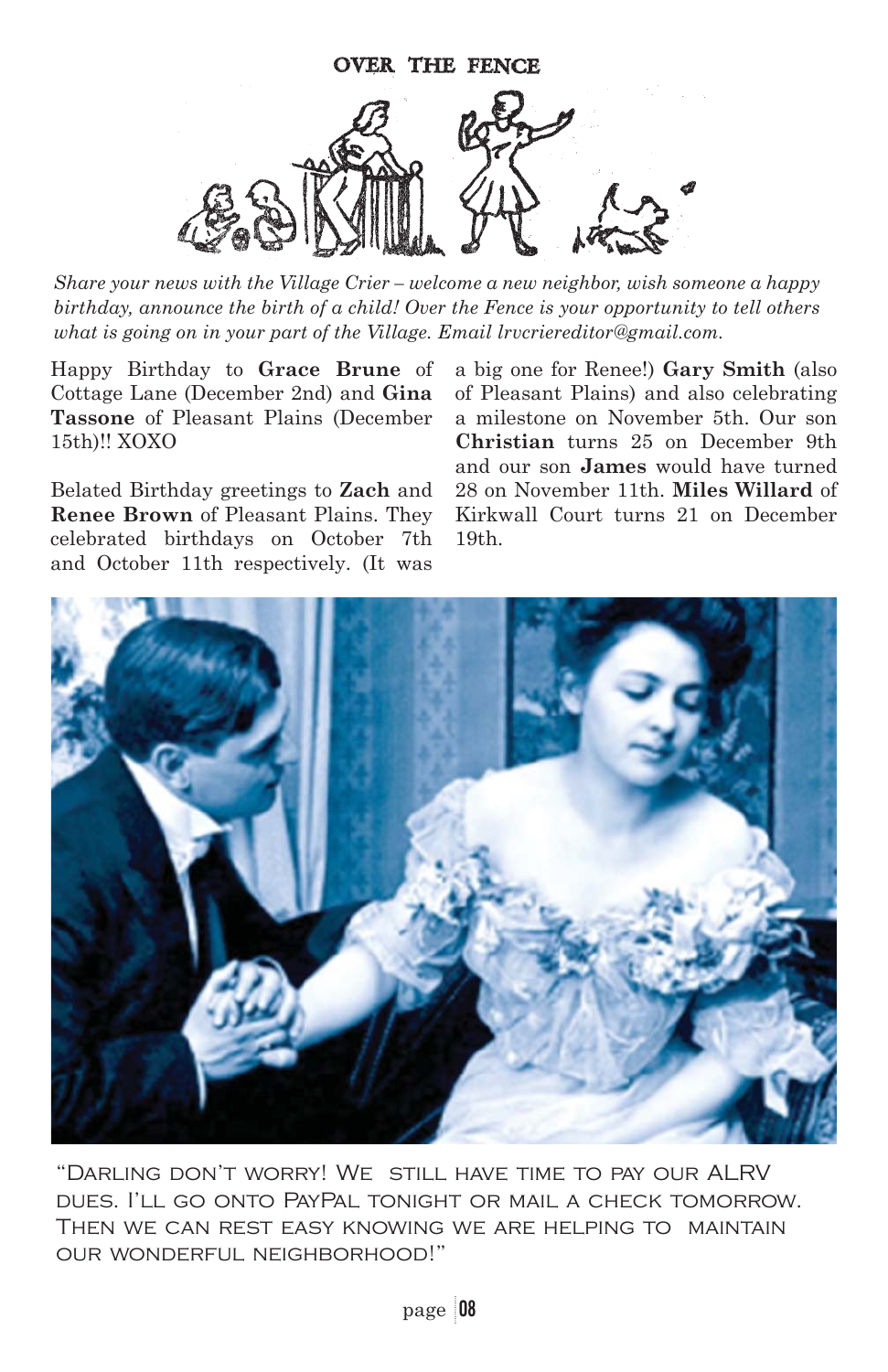## **COP News**

Most police precincts within Baltimore County have an active Police Community Relations Council. The councils consist of community leaders, interested citizens and representatives of the local business community.

Members of the councils regularly recognize individual officers within their precincts through various yearly and monthly awards. In the last issue of the Crier Officer Elizabeth Case was highlighted as having been named Officer of the Year in 2018 by the local PCRC. Some police councils have fundraisers to purchase and provide needed equipment and supplies for their precincts.

Council meetings are held monthly within nearly every precinct command in Baltimore County. The council members meet with the Precinct Commander and other attending police personnel. The Precinct 06 PCRC – Towson meets on the Fourth Tuesday of each month at the Hillendale Resource Center,1055 Taylor Avenue, Towson, Parkville, Maryland 21234, Phone: 410-887-5933. Our COP is a member of the PCRC.

The public is invited to attended and participate. These meetings are an excellent way to:

- Resolve issues that exist between the community and police department
- Provide an open forum where citizens may bring attention to problems within their neighborhood
- Address issues with the appropriate joint police and community response
- Provide a line of communications where the police department<br>can inform the community of the community of departmental programs
- Provide an opportunity to enlist community help in crime prevention projects

Partial Source: BCPD/PCRC

**If you SEE SOMETHING, SAY SOMETHING, call 9-1-1 promptly!** 

## **A. HEATH'S AWNING SERVICES**

**awning@comcast.net** 

**410-343-0081** 

## **COMPETITIVE PRICES**

## *FREE ESTIMATES:*

**\*NEW FRAMES** 

**\*NEW FABRIC COVERS** 

**\*FRAME REMOVAL/ REPAIR\*** 

## **\*SERVICE QUOTES**

## **Yard and Garden Help**

 *Flower Gardens* 

## **\*fall clean up & maintenance**

*Bushes, Shrubs and Trees* 

## **\*pruning \*trimming**

*Prompt service Reasonable rates*

**Call Larry Beardan** Village Resident

**443-465-9606**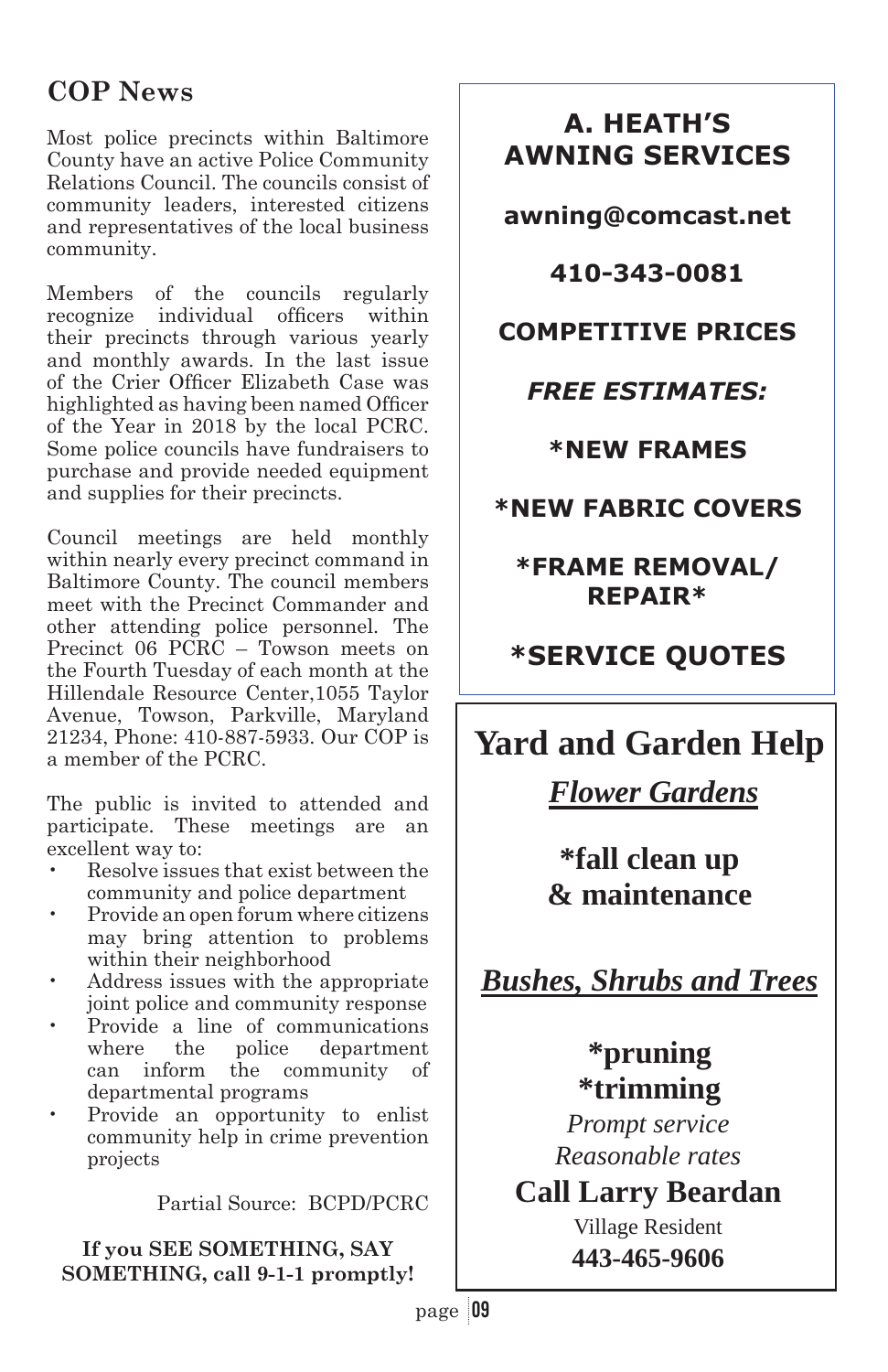## Events Calendar November – December

*The Events Calendar provides a snapshot of upcoming activities in and around our community. For a complete list of activities at Loch Raven Library, visit: bcplonline.org/events/datelines-loch-raven. For more information on events at Cromwell Park visit info@cromwellvalleypark.org.* 

#### **ALRV Board Meetings**

November 13 December 11 January 8 7:00 p.m., Loch Raven Center Contact: Peter Moulder pmoulder49@gmail.com Please note that the board meetings are held on the second Wednesday of every month.

#### **Loch Raven Village Book Club**

November 21 December - no meeting January 16 Panera's at Towson Place 6:30 p.m. Contact Rita 410-825-0002

#### **Y Turkey Trot Charity 5K**

Join us for a fun-filled Thanksgiving morning of tradition, family, fitness and giving back! Open to individuals of all ages and abilities, everyone (including your pooch!) is invited to walk, run or leisurely stroll the 3.1-mile course and soak in the exciting and feel-good vibes of the day!

November 28 8:30 a.m. The Y in Towson, 410-823-8870 600 W. Chesapeake Ave.

#### **Original Blend a Cappella Fall Concert**

Towson University's Original Blend a Cappella is hosting their annual Fall Semester concert! Admission is free, and refreshments will be provided. Come enjoy a night of music and fun! November 23 7:00 p.m. to 9:00 p.m. Van Bokkelen Auditorium Towson University

#### **Wrestling at the Rec**

Loch Raven Rec Wrestling's season is gearing up but there is still time to register. Go to glrrc.com for more information and to register!

#### **TU Jazz Orchestra**

Award-winning TU Jazz Orchestra students, under the co-direction of professors Dave Ballou and Jim McFalls, perform an evening of music written by the American jazz composer and trumpeter Thad Jones. December  $6.6:00 \text{ p.m.}$ 

Recital Hall CA 3066

Center for the Arts, TU

Visit tuboxoffice.com for more information. (For more on the many events at Towson University visit events.towson.edu.)

#### **LOCH RAVEN LIBRARY EVENTS Tutor Lab**

Open space available for tutors and their students Mondays 11/11, 11/18, 11/25

 $2:30$  p.m.  $-5:30$  p.m.

#### **Friends Speaker Series: They Shall Not Grow Old Film Screening**

A 2018 documentary directed and produced by Peter Jackson. The film was created using original footage of World War I, most of it previously unseen and all over 100 years old by the time of release.

November 19 7:00 p.m. – 8:30 p.m. **Hand Printed Greeting Cards** Learn the art of linoleum block print making from start to finish to create a greeting card. All supplies provided. Registration for this event begins on 11/18/2019 @ 7 p.m.

November 25 7:00 p.m. – 8:00 p.m.

#### **CROMWELL PARK EVENTS**

**Holiday Open House** – All ages. Find all of your holiday excitement on one farm. Come help decorate the Sherwood House for the holidays. Seasonal crafts, cookie decorating, hot cider, music, and visit with SANTA! Then stop by TALMAR for your tree & poinsettia! Reservations NOT required. \$3 per person/ \$10 per family of 4 or more. December 7 10:00 a.m. – 1:00 p.m. Sherwood House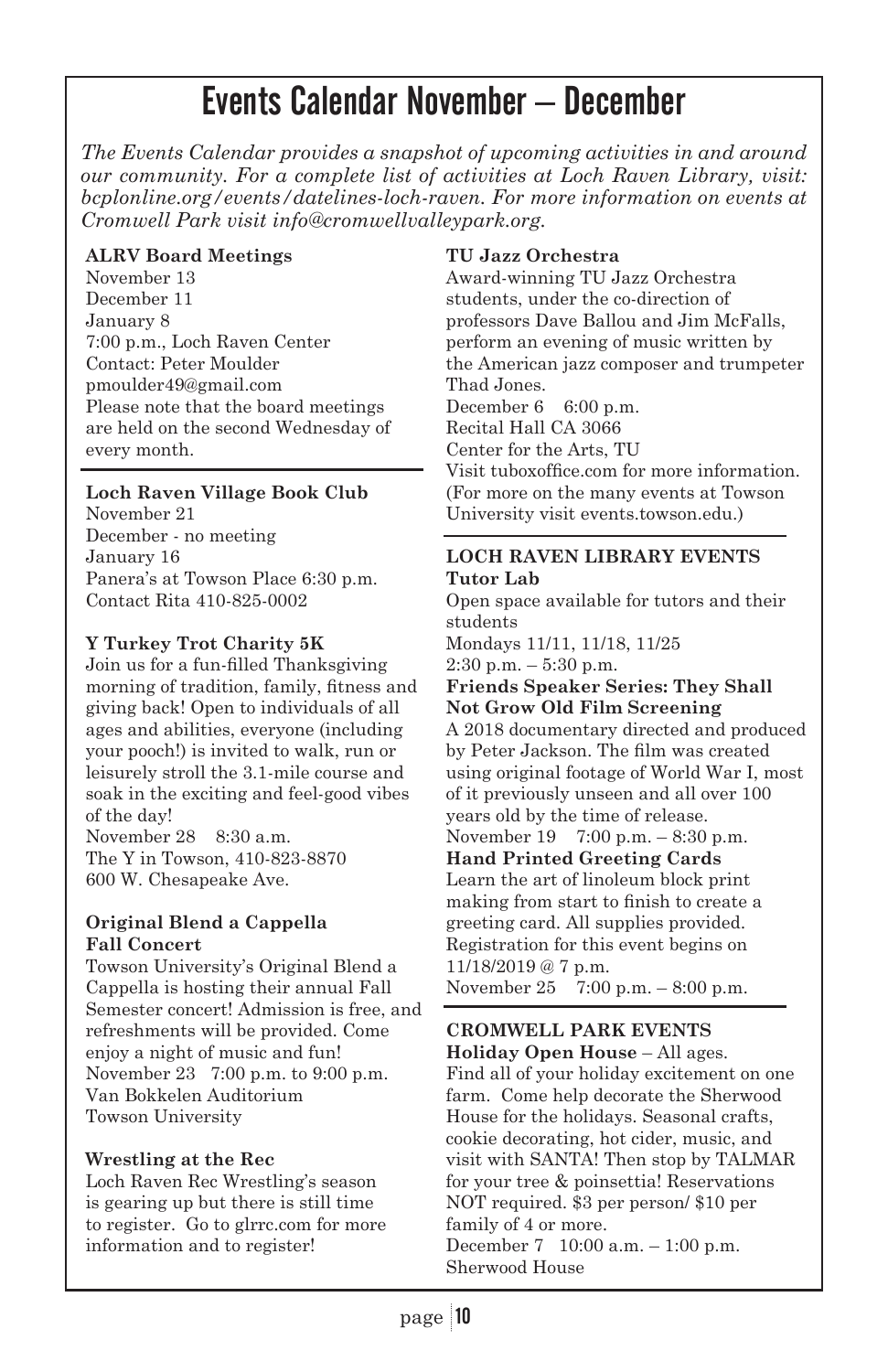### **SERVICE AD:**

**Cemetery Lots:** 2 graves side-by-side in Section F at Moreland Memorial on Taylor Ave. Originally \$3,600 per grave- sell both \$2,500. Call Pat 410-879-6627.





**FIND US ON FACEBOOK!**

www.facebook.com/LochRavenVillage.



**LAW OFFICE OF SUSAN R. GREEN, P.C.** 606 Baltimore Avenue, Suite 400 Towson, Maryland 21204 **(410) 494-7400 www.hardball-law.com**

Susan R. Green, founder of Baltimore's Hardball Law, is a new breed of lawyer with an old-school sensibility. She is a personal attorney, the kind of attorney who feels like one of the family. For her, justice is not business, it's a commitment.

Our Services: Automobile Accidents, Personal Injury, Criminal Defense, Medical Malpractice, Worker's Compensation **CALL FOR A FREE CONSULTATION!!!**

## **Your Home Sold Guaranteed At a Price Acceptable to You** or I Will Buy it for Cash

The Tim Hodgin Home Selling Team of Keller Williams Legacy Central (o) 410-560-5858 (c) 443-745-2734 TimHodgin@kw.com TimHodgin.com

KOLLER **WILLIAMS** 

**To discuss the Guaranteed Sale of your home, call me, or get a FREE report that explains this Guarantee at:** 

### www.YourHomeSoldGuaranteed.net



"We used Tim Hodgin's Guarantee Program to sell our home & he sold it. The level of attention and service was so high, we felt like we were his only client." - *The Damareck Family*



**Average Sold Price in Loch Raven Village 2018 \$217,136 (all homes, all Realtors) \$221,300 (when listed & sold by Tim Hodgin)** 

**Sold Price Compared to Original List Price 2018 96.80% (all homes, all Realtors) 98.88% (when listed & sold by Tim Hodgin)**

\*conditions apply. Seller & Tim must agree upon time of possession & price. 田白

### **TO PLACE AN AD:**

Submit your ad via email (pdf) to lrvcrierads@gmail.com. Send a printed copy with payment to: The Village Crier P.O. Box 9721 Baltimore, MD 21284. *No ads will be taken by phone.*

#### **RATES ARE AS FOLLOWS: Classified ads:**

\$5.00 per 25 words, 50 word max. **Professional Service ads:** \$25.00 per ad, 50 word max. Display ads: \$75.00 per ad. NOTE: The Crier has limited availability! *All Ads must be paid in advance of publication.*  Make checks payable to: **Associates of Loch Raven Village, Inc.**